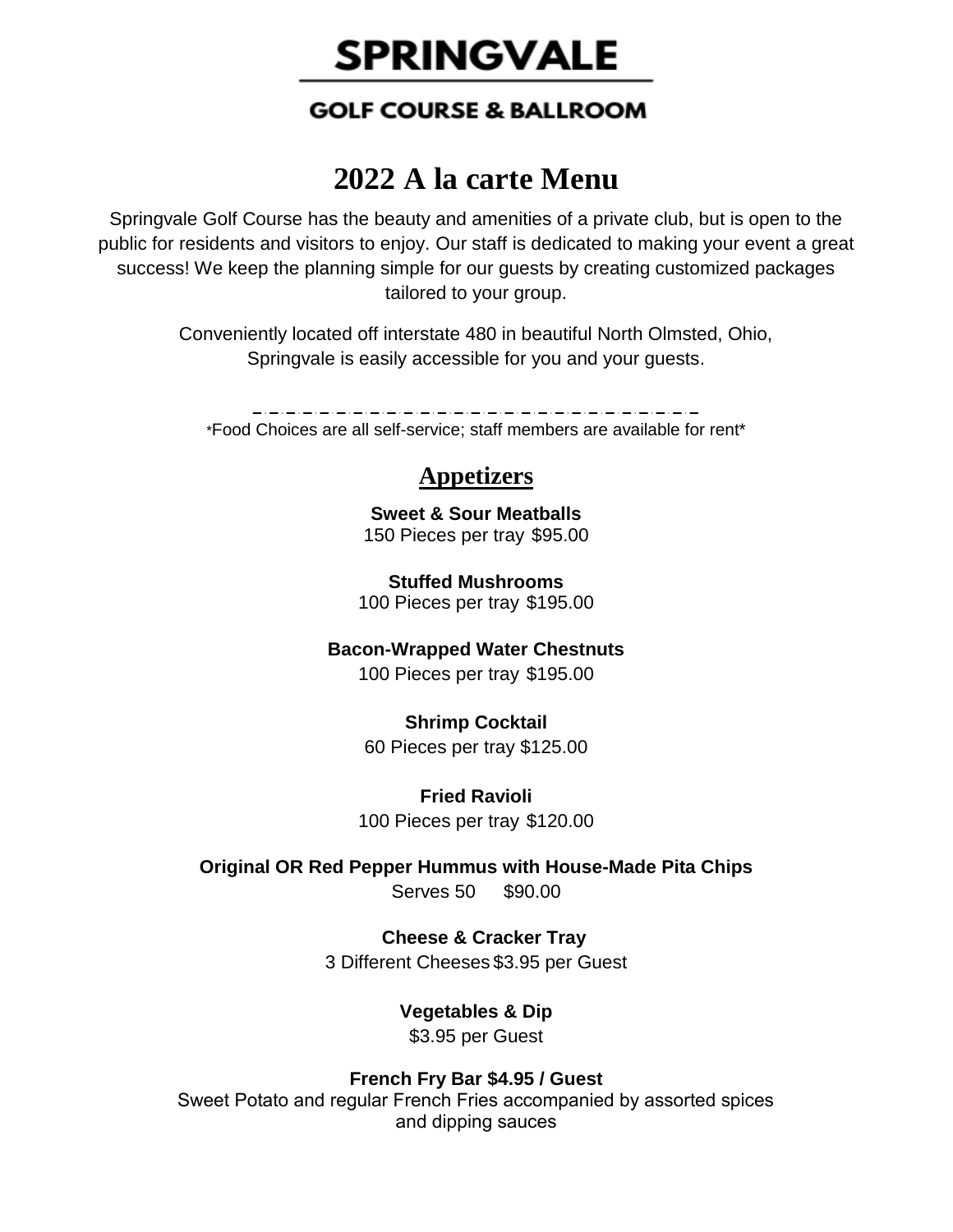#### **Coney Dog Station \$7.95 / Guest**

Miniature Corn Dogs paired with miniature All-Beef Hotdogs accompanied by condiments, and assorted toppings

#### **Sliders \$9.95 / Guest**

Miniature All-Beef sliders accompanied by cheese, condiments, and assorted toppings

## **Wings \$8.95 / Guest**

Boneless wings paired with BBQ, Hot, Garlic, and Teriyaki sauces, accompanied by celery, bleu cheese and ranch

## **Breakfast**

## **Continental Breakfast \$6.95 / person**

Assorted Danish, muffins, fresh brewed coffee, hot tea and orange juice

#### **Deluxe Continental \$7.95 / person**

Assorted bagels with cream cheese, fresh fruit, Danish and muffins, fresh brewed coffee, hot tea and orange juice

> 2. 2. 2. 2. 2. 2. 2. 2. 2. 2. 2

## **Buffet Lunch**

(choice of one, includes pasta salad, baked beans & fruit punch)

#### **Deli Tray \$15.95 / person**

Assorted cold cuts & cheeses, lettuce, tomato and two types of bread

#### **Burgers & Dogs \$12.95 / person**

1/3 lb. Hamburger, American cheese, lettuce and tomato

#### **Chicken Sandwich \$15.95 / person**

Boneless/skinless chicken breast, American cheese, lettuce and tomato

## **SPRINGVALE**

## **GOLF COURSE & BALLROOM**

## **Dinner**

(choice of one, all dinners include fruit punch)

## **New York Strip Steak \$32.95 / person**

Grilled steak, sautéed onions, roasted red skins, green beans, salad and dinner rolls

## **BBQ Buffet \$28.95 / person**

Grilled bone-in chicken, pulled pork, grilled kielbasa, roasted red skins, baked beans, salad and cornbread muffins

## **Ribs & Chicken \$26.95 / person**